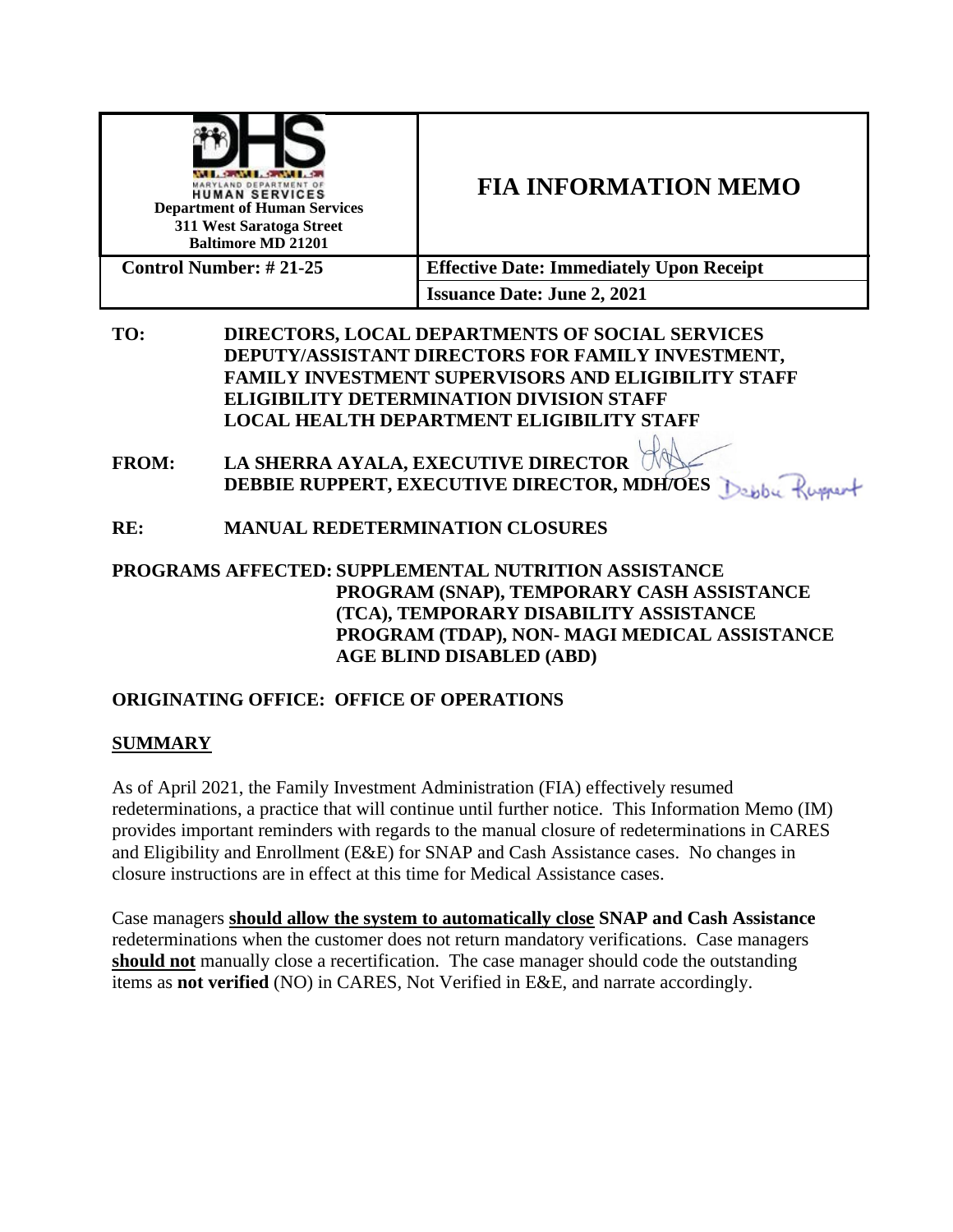## **REQUIRED ACTION FOR SNAP AND CASH ASSISTANCE:**

- In CARES on the MISC screen, code the "Redet Completed" field with an "N" to show that the redetermination process has not been completed. This will automatically close the case with a 235 closure code.
- In CARES, the Reactivation option can be used for benefits that are closed with a 235 reason code, and that are re-established in the month following the closure. This option cannot be used if more than 30 days has passed from the 235 closure date.
	- Resource: CARES Bulletin #10-03 CARES Reactivation Process
- In E&E, if the mandatory verification fields are properly coded as Unverified, the case will close with a 604 closure code.
- In E&E, the Reinstate option can be used when processing a tardy redetermination. Benefits will be reinstated from the date of closing. Please note that you must complete the Initiate Redetermination process to successfully complete a tardy redetermination process.
	- Resource: How to Guide: Reinstate or Reopen a Case (See links below.)

## **REMINDER: MEDICAL ASSISTANCE (ABD)**

**Process any Medical Assistance redetermination that is returned. Do not close the case if the redetermination is not returned or if verifications were not returned.** 

**Follow the instructions in the [New Update for OES SOP 20-05 Interim Emergency](https://drive.google.com/file/d/1X1hwcRoQN8kUQqVadNVo-DH9GeDyrWsD/view?usp=sharing)  [Procedures for Processing, Denying, and Closing Medicaid Cases \(Revised 5.12.2021\).](https://drive.google.com/file/d/1X1hwcRoQN8kUQqVadNVo-DH9GeDyrWsD/view?usp=sharing)** 

Active Medical Assistance Programs are remaining active during the Public Health Emergency for COVID-19 and can be closed only for these specific reasons:

- the individual is deceased and is in a household of one,
- the individual has moved out of state.
- the individual has asked that the Medicaid case be closed,
- the individual is transferring from a nursing facility to the community,
- the individual is transferring immediately to another Medicaid coverage group that offers the same level or higher level of benefits, or
- the individual has applied and been approved for the Medicare Savings Program, that is, Qualified Medicare Beneficiaries (QMB), Specified Low-Income Medicare Beneficiaries (SLMB), or Qualifying Individuals (QI).

Exception: Spend-down cases.

*Note: Medical Assistance programs will not automatically close at the end of the certification period once the redetermination has been initiated. The case manager will have to enter a 500 series closing code to close the case for the few reasons listed above.* 

Resources:

- **[CARES Reactivation Instructions](https://drive.google.com/file/d/1NZU-D2fhibLIwDNMWjDEmT4M945gjgey/view?usp=sharing)**
- **[E&E Reinstate](https://drive.google.com/file/d/1D52VNDX5uUx0MRn7RgJiUkUr2K1NtJAK/view?usp=sharing) Instructions**